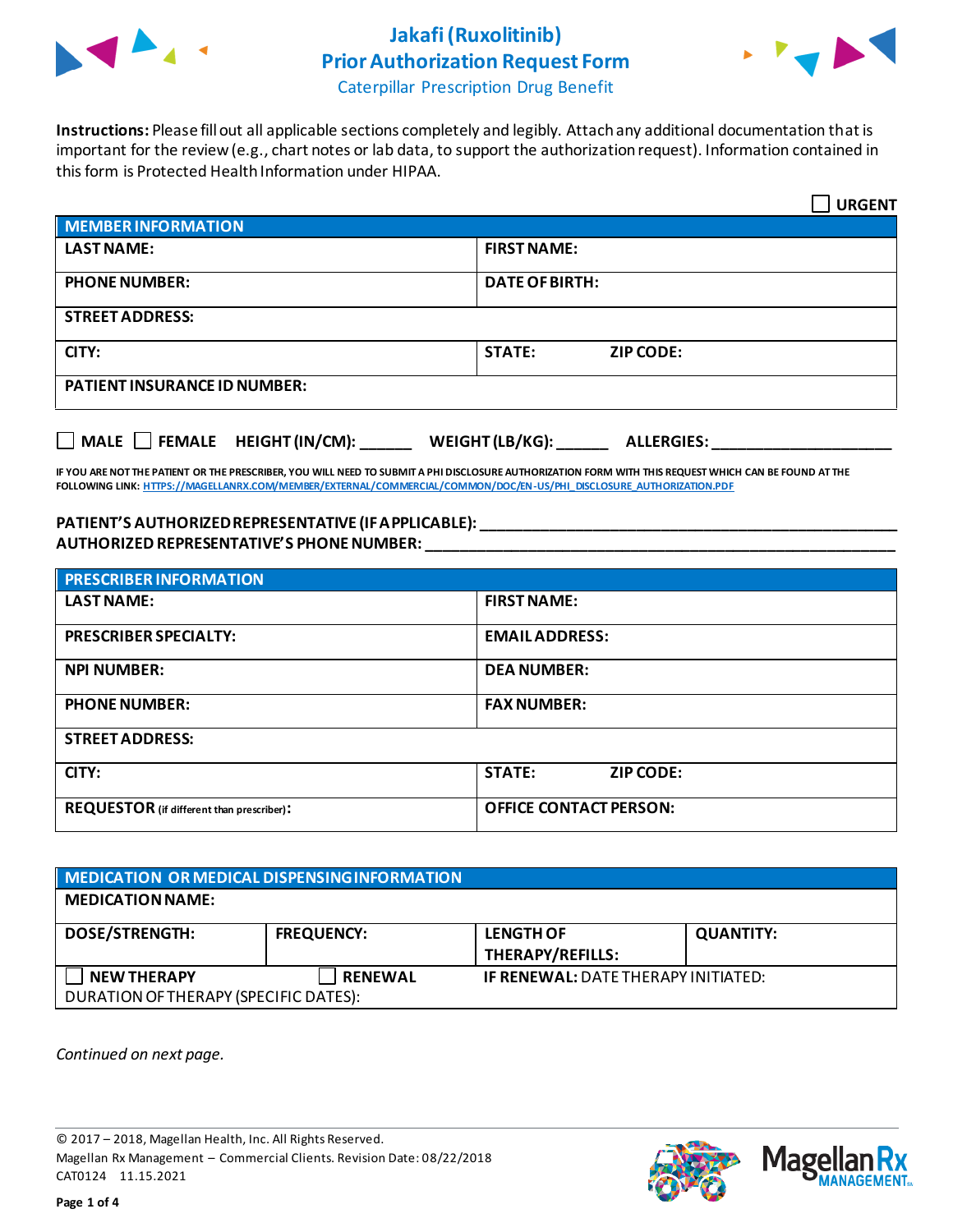



| <b>MEMBER'S LAST NAME:</b>                                                                                       | <b>MEMBER'S FIRST NAME:</b>                                                                                          |                                        |  |  |
|------------------------------------------------------------------------------------------------------------------|----------------------------------------------------------------------------------------------------------------------|----------------------------------------|--|--|
| $\mid$ 1. HAS THE PATIENT TRIED ANY OTHER MEDICATIONS FOR THIS CONDITION? $\mid\;\;\;\;\;$                       |                                                                                                                      | YES (if yes, complete below) $\Box$ NO |  |  |
| <b>MEDICATION/THERAPY (SPECIFY</b>                                                                               | <b>DURATION OF THERAPY (SPECIFY</b>                                                                                  | <b>RESPONSE/REASON FOR</b>             |  |  |
| DRUG NAME AND DOSAGE):                                                                                           | DATES):                                                                                                              | <b>FAILURE/ALLERGY:</b>                |  |  |
|                                                                                                                  |                                                                                                                      |                                        |  |  |
|                                                                                                                  |                                                                                                                      |                                        |  |  |
| <b>2. LIST DIAGNOSES:</b>                                                                                        |                                                                                                                      | <b>ICD-10:</b>                         |  |  |
| $\square$ Myelofibrosis                                                                                          |                                                                                                                      |                                        |  |  |
| □ Polycythemia vera                                                                                              |                                                                                                                      |                                        |  |  |
| □ Acute Graft-versus-host-disease (GVHD)                                                                         |                                                                                                                      |                                        |  |  |
| □ Chronic Graft vs. Host Disease (cGVHD)                                                                         |                                                                                                                      |                                        |  |  |
| □ Other diagnosis:<br>$ICD-10$                                                                                   |                                                                                                                      |                                        |  |  |
| 3. REQUIRED CLINICAL INFORMATION: PLEASE PROVIDE ALL RELEVANT CLINICAL INFORMATION TO SUPPORT A                  |                                                                                                                      |                                        |  |  |
| PRIOR AUTHORIZATION.                                                                                             |                                                                                                                      |                                        |  |  |
| For myelofibrosis, answer the following:                                                                         |                                                                                                                      |                                        |  |  |
|                                                                                                                  | Does the patient have a diagnosis of intermediate or high risk myelofibrosis (including primary myelofibrosis, post- |                                        |  |  |
|                                                                                                                  | polycythemia vera myelofibrosis or post-essential thrombocythemia myelofibrosis)? $\Box$ Yes $\Box$ No               |                                        |  |  |
|                                                                                                                  |                                                                                                                      |                                        |  |  |
|                                                                                                                  | Has the diagnosis of myelofibrosis been verified with a bone marrow biopsy? $\Box$ Yes $\Box$ No                     |                                        |  |  |
| Please include a copy of the bone marrow biopsy report                                                           |                                                                                                                      |                                        |  |  |
|                                                                                                                  |                                                                                                                      |                                        |  |  |
|                                                                                                                  | Does the patient have abnormal blood cells, confirmed by a peripheral blood smear report? $\Box$ Yes $\Box$ No       |                                        |  |  |
| Please include a copy of the peripheral blood smear report                                                       |                                                                                                                      |                                        |  |  |
|                                                                                                                  |                                                                                                                      |                                        |  |  |
| For polycythemia vera, answer the following:                                                                     |                                                                                                                      |                                        |  |  |
| Does the patient have documentation of polycythemia vera? $\square$ Yes $\square$ No                             |                                                                                                                      |                                        |  |  |
|                                                                                                                  |                                                                                                                      |                                        |  |  |
|                                                                                                                  |                                                                                                                      |                                        |  |  |
| Has the patient had an inadequate response or intolerance to hydroxyurea? $\Box$ Yes $\Box$ No                   |                                                                                                                      |                                        |  |  |
|                                                                                                                  |                                                                                                                      |                                        |  |  |
| For acute graft-versus-host-disease(GVHD), answer the following:                                                 |                                                                                                                      |                                        |  |  |
|                                                                                                                  |                                                                                                                      |                                        |  |  |
| Has patient had a history of hematologic malignancy? $\Box$ Yes $\Box$ No Please provide documentation.          |                                                                                                                      |                                        |  |  |
|                                                                                                                  |                                                                                                                      |                                        |  |  |
| Has patient undergone ONLY one allogeneic hematopoetic stem cell transplant? $\Box$ Yes $\Box$ No Please provide |                                                                                                                      |                                        |  |  |
| documentation.                                                                                                   |                                                                                                                      |                                        |  |  |
|                                                                                                                  |                                                                                                                      |                                        |  |  |
| Does patient have GVHD overlap ("acute on chronic") syndrome (as defined by NIH guidelines)? □ Yes □ No Please   |                                                                                                                      |                                        |  |  |
| provide documentation.                                                                                           |                                                                                                                      |                                        |  |  |
|                                                                                                                  |                                                                                                                      |                                        |  |  |
| Does the patient's acute GVHD involve the liver and/or upper GI tract and/or lower GI tract and/or >50% body     |                                                                                                                      |                                        |  |  |
| surface area of the skin? $\Box$ Yes $\Box$ No Please provide documentation.                                     |                                                                                                                      |                                        |  |  |
|                                                                                                                  |                                                                                                                      |                                        |  |  |
| Has the patient's acute GVHD progressed after 3 or more days of methylprednisolone > 2mg/kg/day(or               |                                                                                                                      |                                        |  |  |
| equivalent)? $\Box$ Yes $\Box$ No <i>Please provide documentation</i> .                                          |                                                                                                                      |                                        |  |  |
|                                                                                                                  |                                                                                                                      |                                        |  |  |



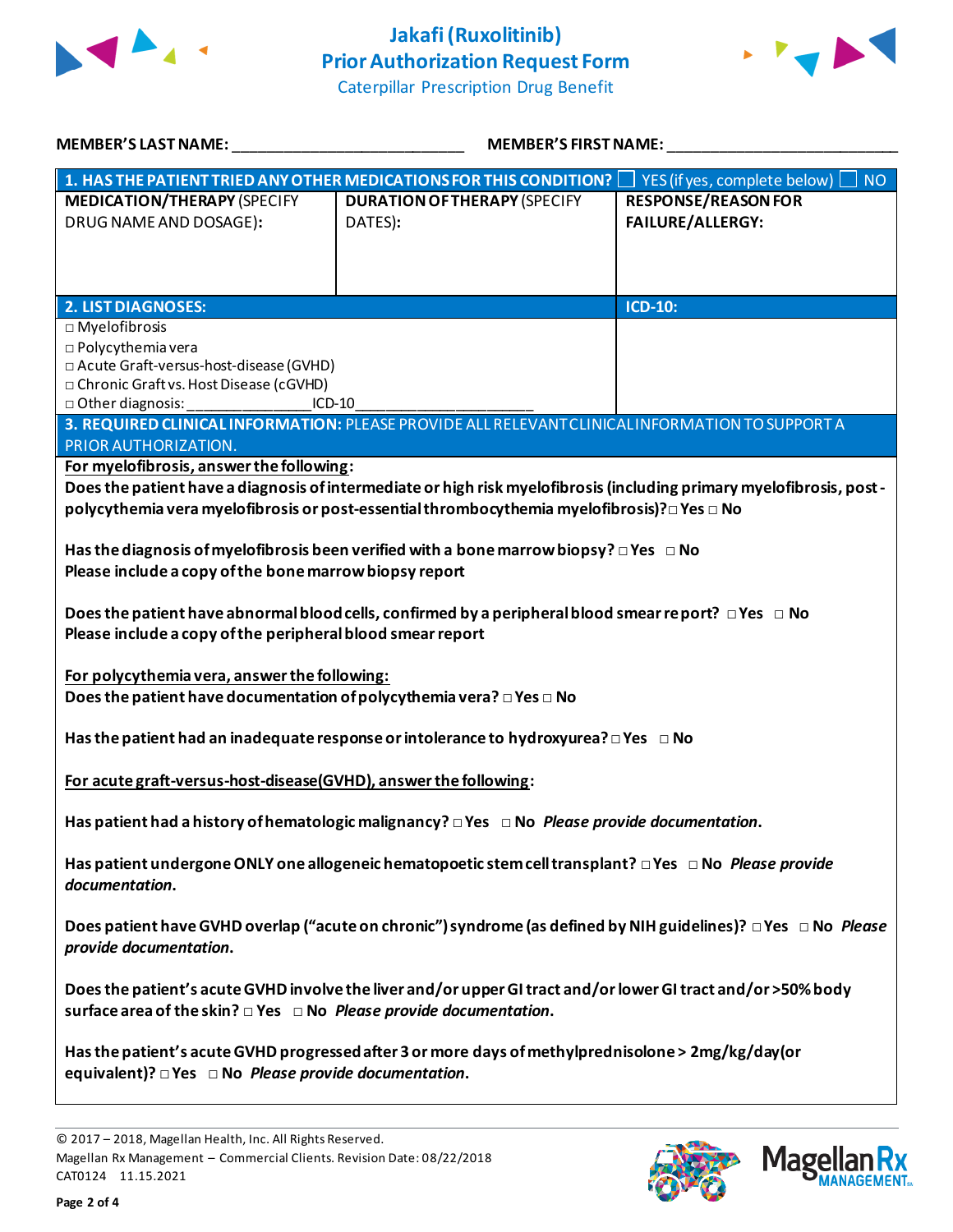



Caterpillar Prescription Drug Benefit

**Did the patient's acute GVHD showno improvement after 7 days of methylprednisolone > 2mg/kg/day(or equivalent)? □ Yes □ No** *Please provide documentation***.**

**Has the patient's acute GVHD developed in another organ after receiving methylprednisolone >1 mg/kg/day (or equivalent) for skin GVDH or skin/upper GI GVDH? □ Yes □ No** *Please provide documentation***.**

**Has the patient been unable to tolerate tapering from corticosteroids? □ Yes □ No** *Please provide documentation***.**

**In addition to corticosteroids, has patient received MORE THAN one systemic treatment for acute GVHD? □ Yes □ No** *Please provide documentation***.**

**For Chronic Graft vs. Host Disease (cGVHD), answer the following:**

**Has the patient undergone an allogeneic stem cell transplantation? □ Yes □ No**

**Has the patient had a trial with systemic corticosteroids for the treatment of cGVHD? □ Yes □ No**

**Has the patient had a trial with systemic corticosteroids for the treatment of cGVHD? □ Yes □ No**

**Does the patient have a confirmed diagnosis of glucocorticoid-refractory or glucocorticoid-dependent cGVHD defined per 2014 National Institutes of Health (NIH) consensus criteria as a lack of response or disease progression after administration of minimum prednisone 1 mg/kg/day for ≥1 week (or equivalent) OR disease persistence without improvement despite continued treatment with prednisone at >0.5 mg/kg/dayor 1 mg/kg/every other day for ≥4 weeks (or equivalent) OR Increase to prednisone dose to >0.25 mg/kg/day after two unsuccessful attempts to taper the dose (or equivalent) □ Yes □ No**

**Has the patient received have received ≥ 1 systemic therapy with steroid +/- calcineurin inhibitor? □ Yes □ No**

**Does the patient have an absolute neutrophil count (ANC) > 1000/mm^3? □ Yes □ No** *Please provide documentation***.**

**Does the patient have a platelet count > 25,000/ mm^3? □ Yes □ No** *Please provide documentation***.**

**Are there any other comments, diagnoses, symptoms, medications tried or failed, and/or any other information the physician feels is important to this review?**

**Please note:** Not all drugs/diagnosis are covered on all plans. This request may be denied unless all required information is received.

**ATTESTATION:** I attest the information provided is true and accurate to the best of my knowledge. I understand that the Health Plan, insurer, Medical Group or its designees may perform a routine audit and request the medical information necessary to verify the accuracy of the information reported on this form.

**Prescriber Signature or Electronic I.D. Verification: \_\_\_\_\_\_\_\_\_\_\_\_\_\_\_\_\_\_\_\_\_\_\_\_\_\_\_\_\_\_\_\_ Date: \_\_\_\_\_\_\_\_\_\_\_\_\_\_\_\_**

**CONFIDENTIALITY NOTICE:** The documents accompanying this transmission contain confidential health information that is legally privileged. If you are not the intended recipient, you are hereby notified that any disclosure, copying, distribution, or action taken in re liance on the contents

© 2017 – 2018, Magellan Health, Inc. All Rights Reserved. Magellan Rx Management – Commercial Clients. Revision Date: 08/22/2018 CAT0124 11.15.2021